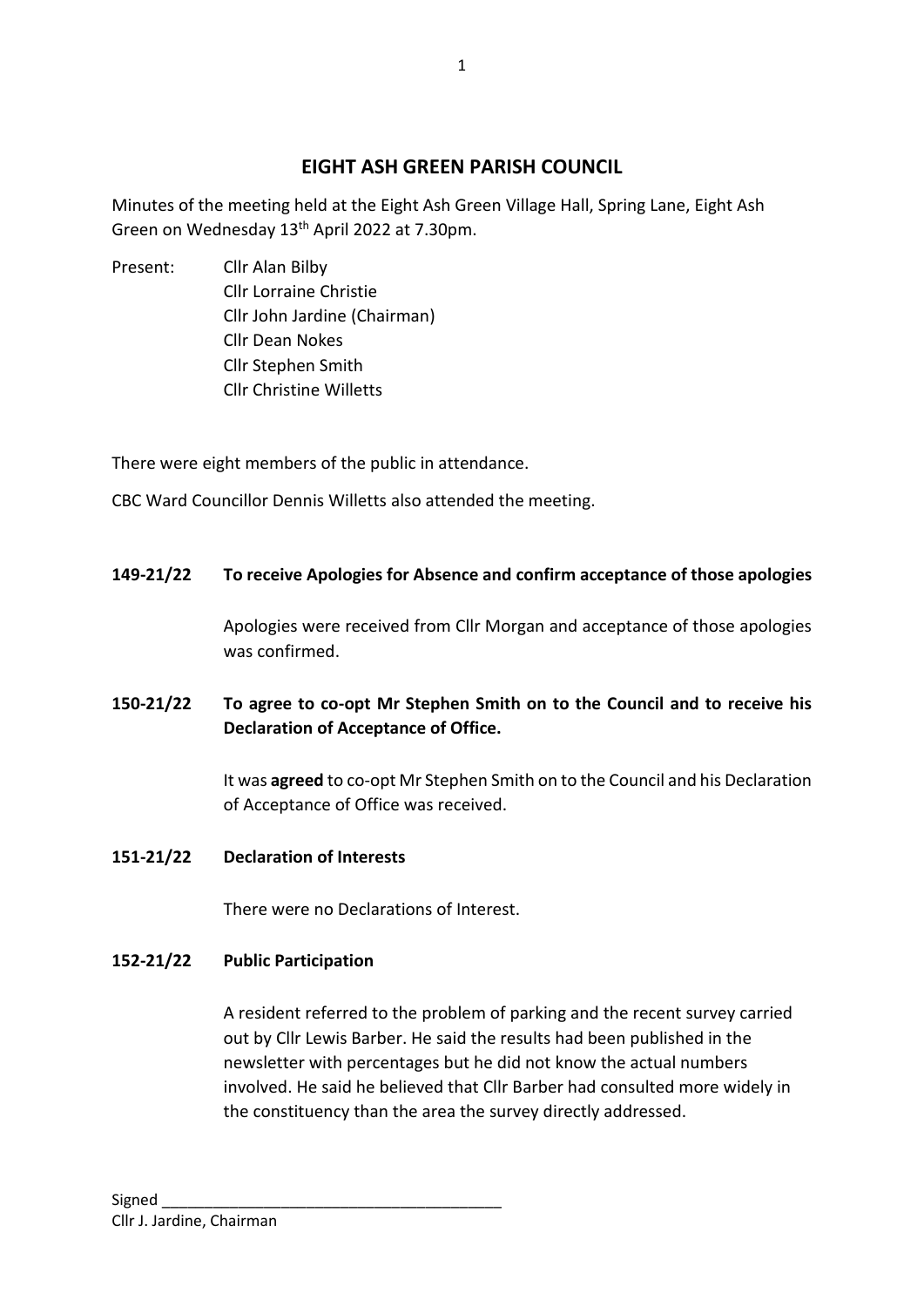Cllr Dennis Willetts said that other residents would respond to the survey as news of it spread. He said in scrutinising the returns only residents living in the relevant areas were considered.

The resident said the surveys had been anonymous with no mention of where each respondent lived.

Cllr Willetts said all guidelines had been followed in conducting the survey. He said there would always be a degree of uncertainty but this had been an informal consultation and not under election conditions. He said he would look for information on the numbers but did not have this information to hand.

Mr Chambers said the cricket season would kick off on Saturday 16 April 2022 on the heath. He said the bar would be open from 1pm and allw ere welcome.

# **153-21/22 To agree as a true record the minutes of the meeting of the Parish Council held on Wednesday 9 March 2022**

The minutes of the meeting of the Parish Council held on Wednesday 9 March 2022 were **agreed** as a true record.

**154-21/22 Report from the County and Borough Councillors**: Report from County Councillor and Ward Councillors, if present.

> Cllr Willetts said he had no specific issues to report and was happy to take questions.

Cllr Christie referred to the garages in Porters Lane and the possible change of use to parking spaces. She said the parking problems in the area were horrendous and more spaces would benefit the whole Close with lots of positives.

Cllr Dennis Willetts said as yet no decision had been made although there were issues with the site and something would have to be done. He said across the borough, similar sites would be assessed for housing with this site being unsuitable at present. He said if the budget could be found it was potentially possible to make the area parking spaces, although enforcement would be necessary. He said at the moment the scheme was at a very early stage.

## **155-21/22 To review the Council's Action Tracker and to note any action necessary.**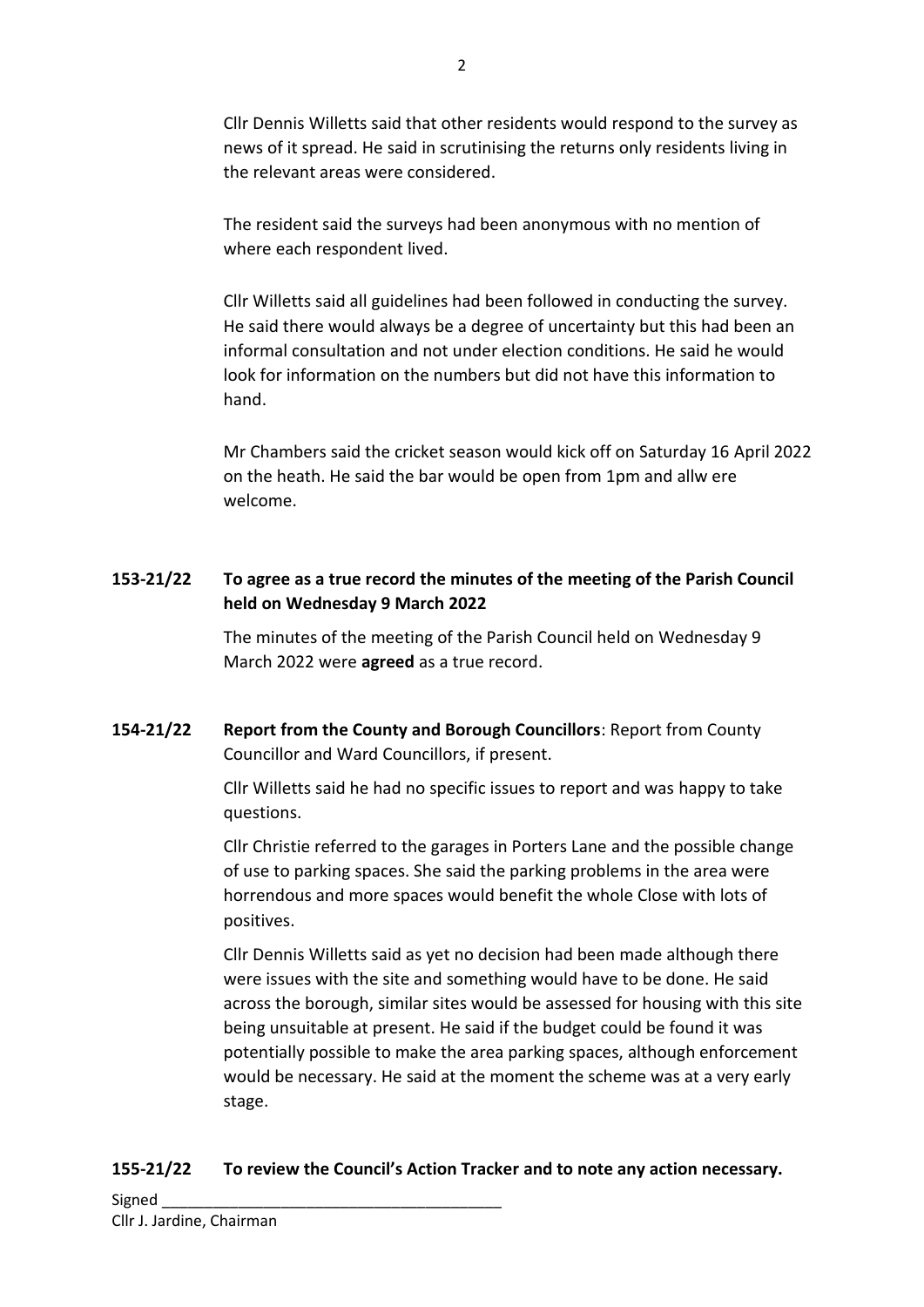The Council's Action Tracker was reviewed.

# **a) Village Hall update**

Cllr Jardine said the Church committee had met the previous evening and had decided not to proceed with leasing the church site for a community building. He said as the Parish Council had paid for the survey he would be asking for further information.

# **b) Project List for Colchester Borough Council**

Cllr Jardine explained that the Borough Council would like to hold a project list for the parish for reference when allocating S106 money. He asked councillors to consider potential projects and to contact the Clerk.

# **156-21/22 To agree the Parish Council response to planning applications received from Colchester Borough Council and to note decisions made on previous applications**

220576 - Tara House, Huxtables Lane, Fordham Heath Colchester CO3 9TJ - Alterations and extensions to an existing 1ó storey dwelling to create a 2 storey dwelling and addition of single storey side extension and porch (Revised Description)

It was **agreed** there was nothing contrary to the Design Guide in this application although the roofline should be checked to ensure it would not be a problem for neighbours.

220721 - Fiddlers Farm, Fiddlers Hill, Eight Ash Green Colchester CO3 9TU - Application to determine if prior approval is required for proposed change of use of agricultural buildings to dwellinghouse.

It was **agreed** that comments made on the previous application were still valid. It was also noted that the Woodland Trust should be consulted following their comments on the previous application.

220465 - Brookside, 42 Spring Lane, Fordham Heath Colchester CO3 9TH - Small extension to the front of the property to add a porch and additional bathroom.

It was **agreed** there was no objection to this application.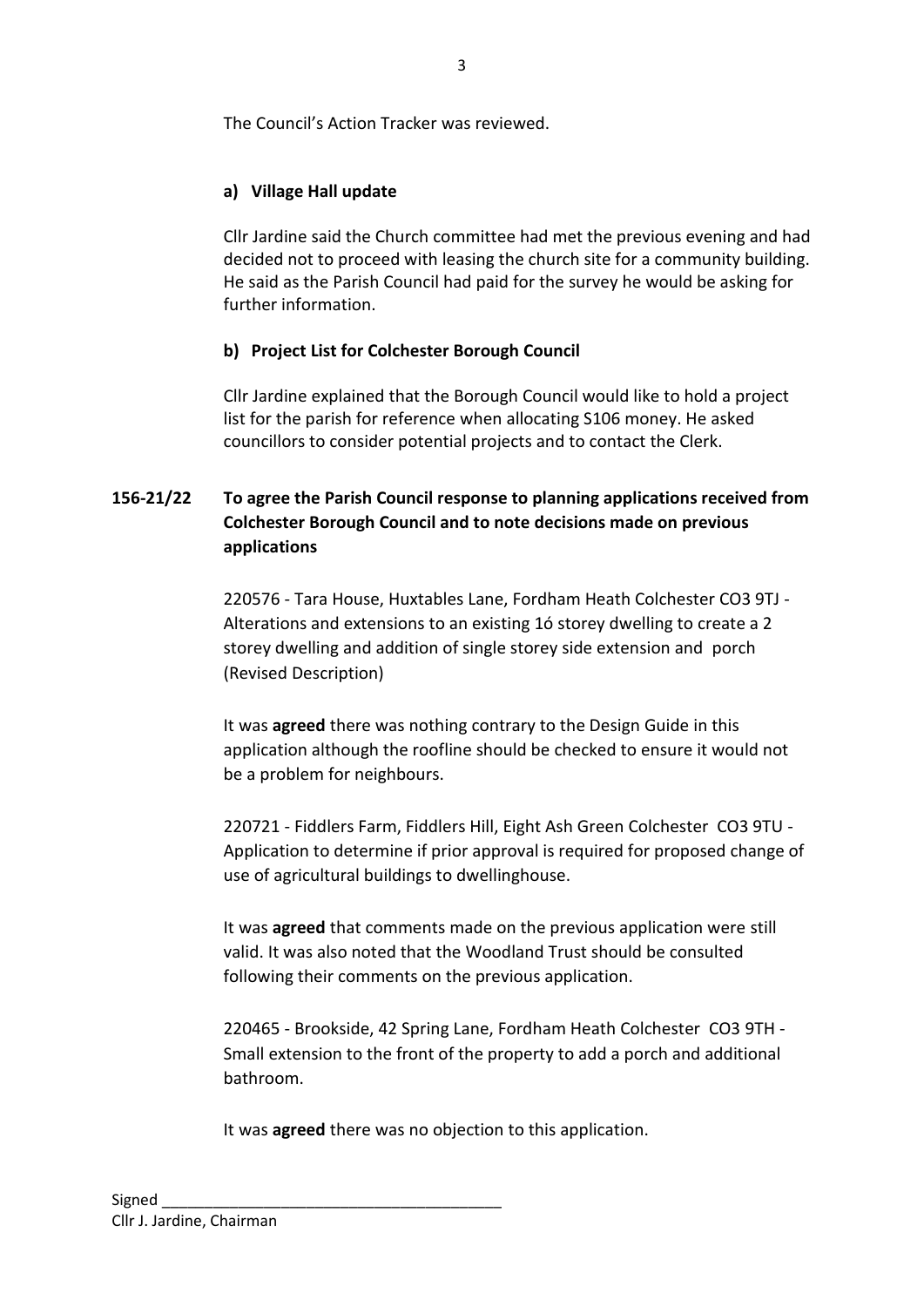#### **Planning Decisions**

220228 - 31 Spring Lane, Eight Ash Green CO6 3QF - Erection of a singlestorey extension. – *Permission granted, 3 conditions, 21st March 2022*

#### **157-21/22 Heaths and Greens**

#### **a) To receive a report on Heaths and Greens**

Mr Winterbourne referred to the fingerpost at the junction of Spring Lane, Argents Lane and Cooks Mill Lane and said action was needed.

He referred to signs at Brick Street and Huxtables Lane. Cllr Nokes said he had contacted Essex County Council about Brick Street and also Wood Lane. He said he would add Huxtables Lane to the list.

He said he was waiting for experts to look at the bat boxes as once they had been installed they could not be checked by the Council or residents as bats were a protected species.

He said kestrels were nesting in the owl boxes.

**b) To consider and possibly agree to give permission for a street party to be held on Seven Star Green on Sunday 5 June 2022**

It was **agreed** to give permission for a street party to be held on Seven Star Green on Sunday 5 June 2022

**c) To consider and possibly agree to light a beacon on the heath on Thursday 2 June 2022 in commemoration of HM The Queen's Platinum Jubilee**

It was **agreed** to light a beacon on the heath on Thursday 2 June 2022 in commemoration of HM The Queen's Platinum Jubilee

### **d) To consider and possibly agree to hold a picnic on the heath on Sunday 5 June 2022 as part of the celebration of HM The Queen's Platinum Jubilee**

It was **agreed** to hold a picnic on the heath on Sunday 5 June 2022 as part of the celebration of HM The Queen's Platinum Jubilee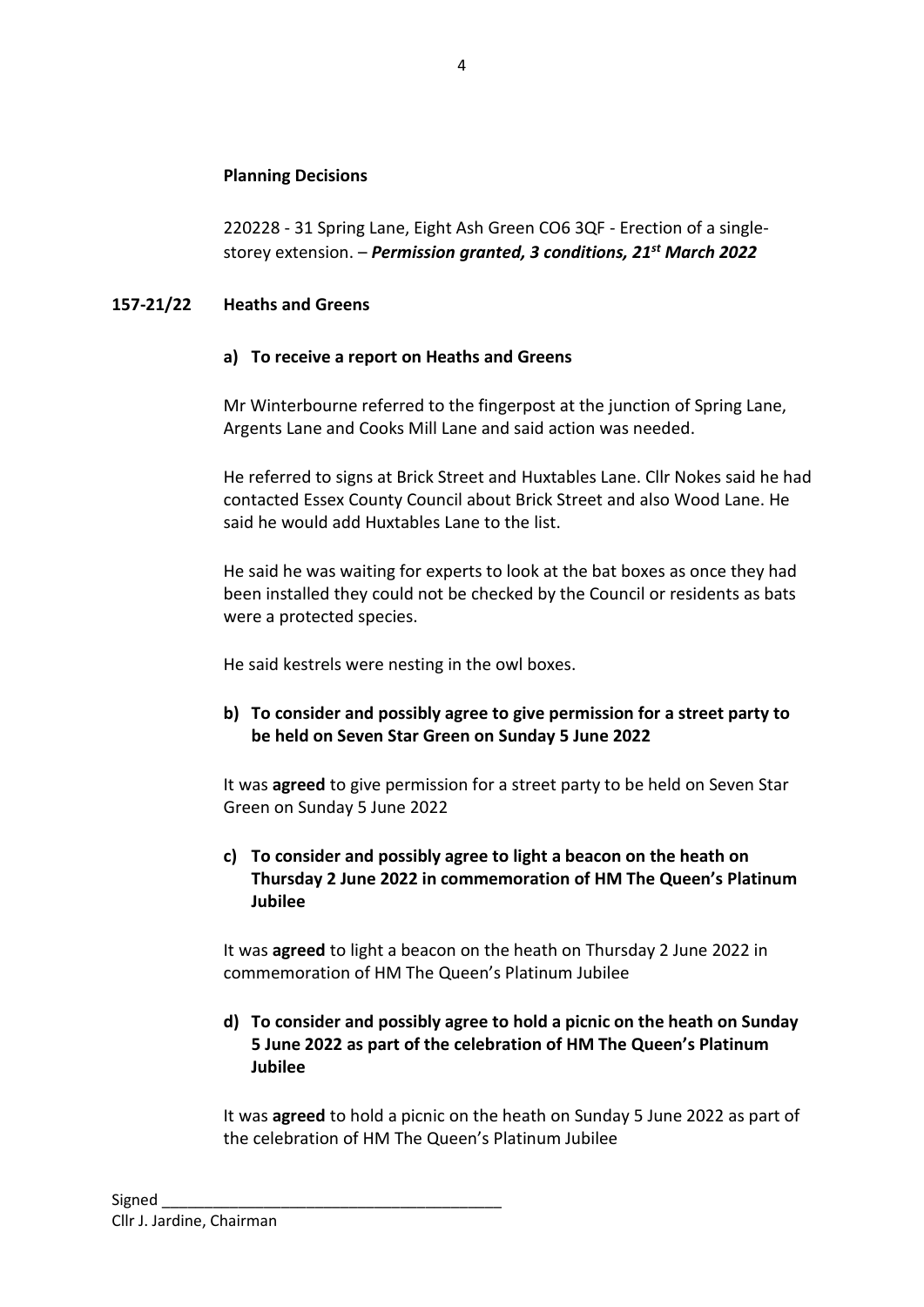**e) To receive an update on any outstanding issues affecting Parish Council land.**

It was noted any issues would be brought to the next meeting.

### **158-21/22 Accounts & Payments:**

- a) Statement of Accounts to be circulated prior to the meeting
- b) Approve cheques for signature in accordance with 2021/22 Budget (Invoices Sheet) – to be circulated at the meeting.

Cheques were approved for signature as listed below:

| Various | Staff costs | £677.70 |
|---------|-------------|---------|
|---------|-------------|---------|

## **159-21/22 To receive an update on the Parish Council's plans to mark the Platinum Jubilee of Her Majesty the Queen and to note any action necessary**

Cllr Nokes said the tree had been planted and he had the plaque. He said the Council was awaiting for confirmation on the oak tree to be received from Colchester Borough Council.

It was noted:

- A band would walk up from the Cricketers with the bugler for the lighting of the beacon; a special piece for the bugler and bagpipes would be performed as would a song by a local choir as the beacon is lit.
- Geoff Tye would light the beacon. Certificates would be considered for printing.
- Friday a quiz at the Cricketers with proceeds to a local charity.
- Saturday dance at 7pm. Tickets to be organised by Cllr Bilby and sold at the Cricketers.
- Afternoon Tea will be organised by Judy Alden at the Village Hall.
- Sunday event on the heath including cricket, bouncy castle, fancy dress parade. Ice-creams to be purchased. Cricket Club has an amplifier.

Cllr Christie left the meeting at this point.

#### **160-21/22 Highways**

Signed Cllr J. Jardine, Chairman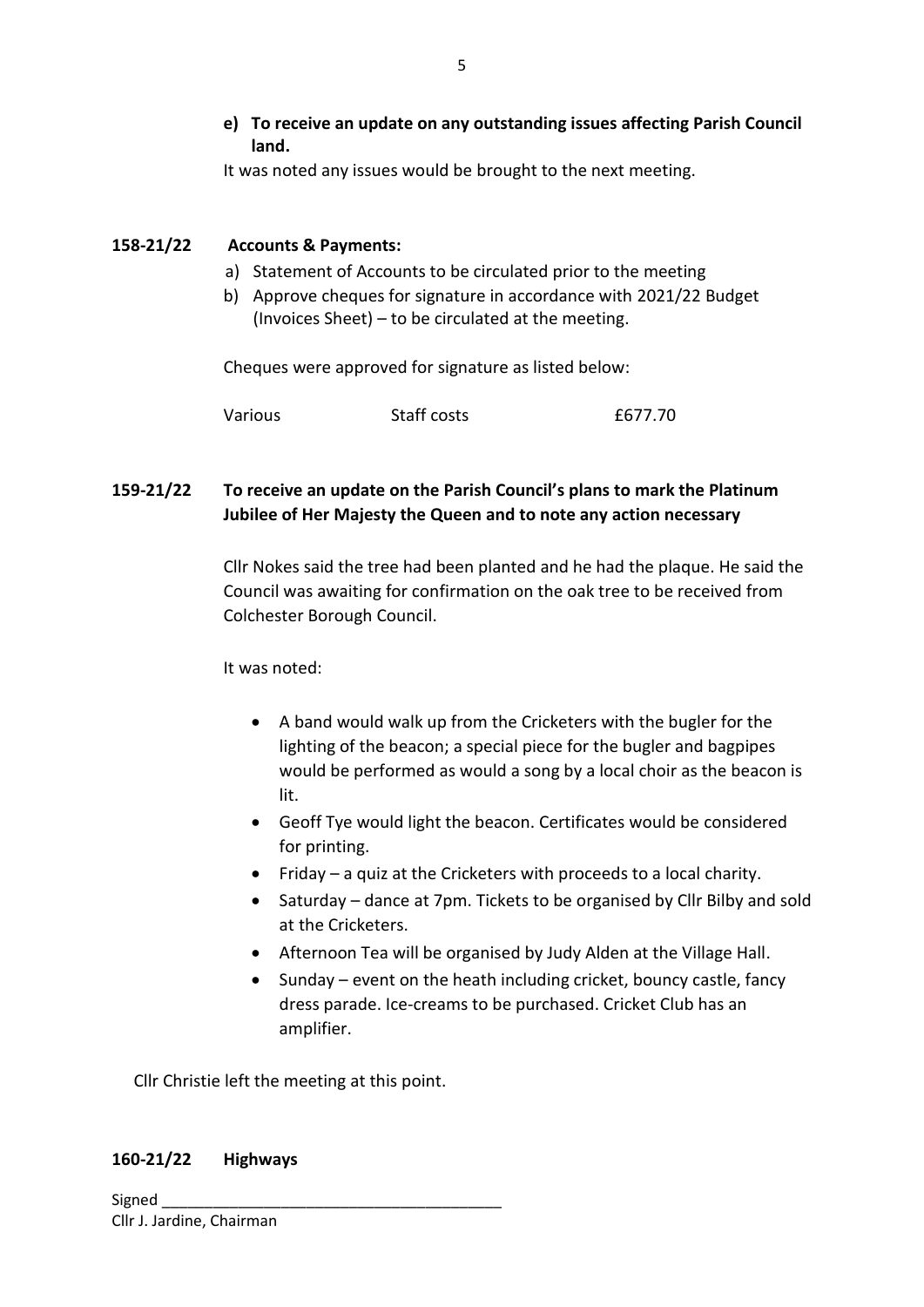**a) To consider and possibly agree to purchase a Vehicle Activated Sign and posts for use in the parish (quotes circulated prior to the meeting);**

It was **agreed** to purchase a Vehicle Activated Sign and three posts from Swarco.

**b) If 145-21/22 a) above is agreed, to consider and possibly agree to purchase add-ons to the service;**

This item was deferred.

**c) If 145-21/22 is agreed, to consider and possibly agree locations for the sign.**

This Item was deferred.

**d) To discuss the drains along Spring Lane and note any action necessary.**

It was noted the problems with the drains on Spring Lane had been ongoing for a long time. Cllr Nokes said he would report the issues again.

### **161-21/22 To consider and possibly agree to accept a quote for printing 150 copies of the Eight Ash Green Welcome Pack**

It was **agreed** to accept the quote from Green Square for printing 150 copies of the Eight Ash Green Welcome Pack.

## **162-21/22 To consider and possibly agree to accept one of the quotes received for painting the Parish Council's bus stops.**

It was **agreed** to accept the quote from Tom's Toolbox for painting the Parish Council's bus-stops of £800.00

### **163-21/22 To receive reports from Councillors**

Cllr Bilby referred to the zebra crossing at the top of Spring Lane and said he would report on the Essex Highways website.

Cllr Willetts referred to the hole in Wood Lane and Cllr Smith said he would report this again.

Cllr Nokes said he had reported a problem on Brick Street which had now been sorted out.

6